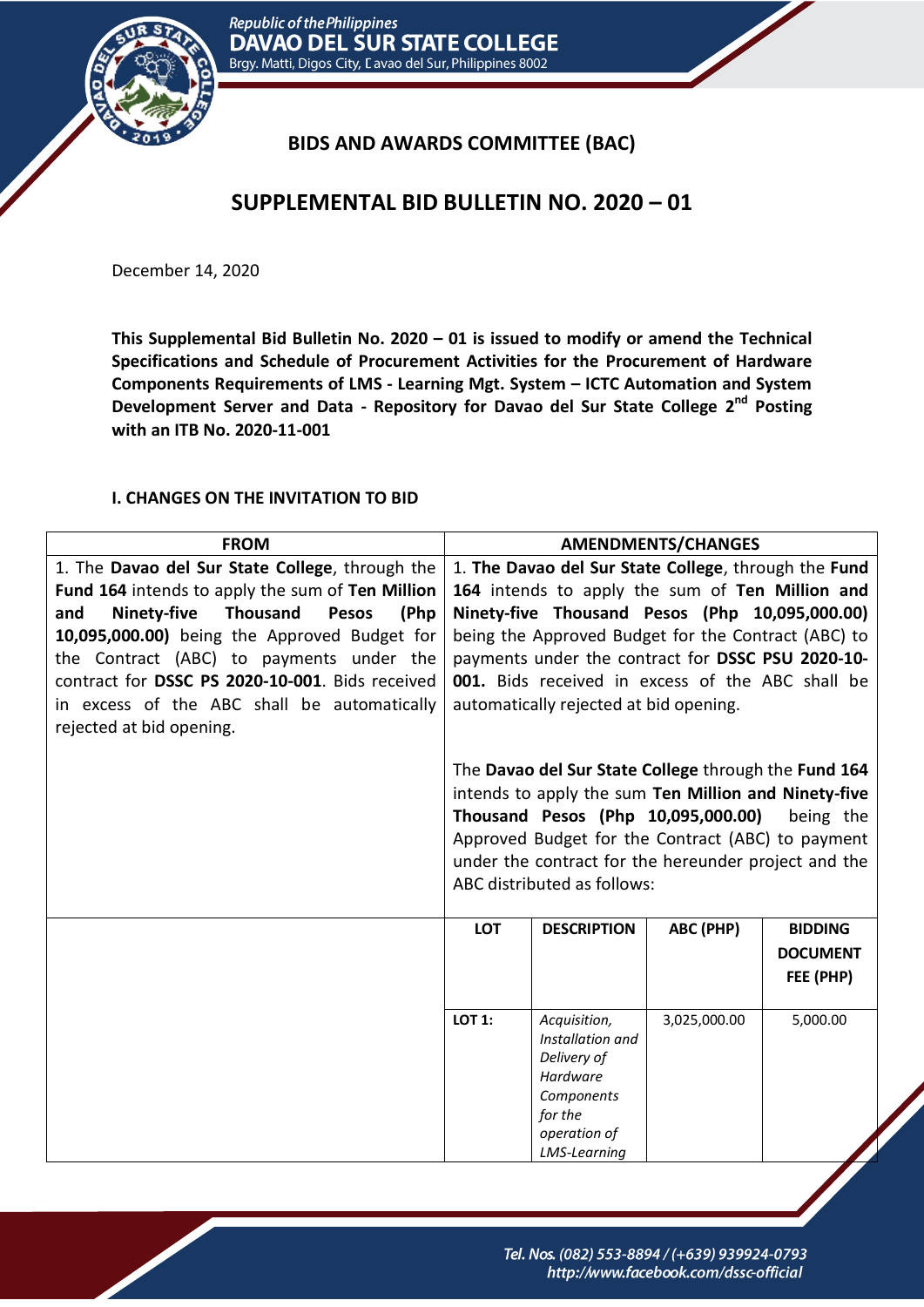

|                      | Management<br>System of the<br>Davao del Sur<br><b>State College</b>                                                                                                                                                                             |               |           |
|----------------------|--------------------------------------------------------------------------------------------------------------------------------------------------------------------------------------------------------------------------------------------------|---------------|-----------|
| <b>LOT 2:</b>        | Acquisition,<br>Installation and<br>Delivery of<br>Desktop<br>Computer and<br>Laptops for the<br>operation of<br>LMS-Learning<br>Management<br>System of the<br>Davao del Sur<br><b>State College</b>                                            | 5,011,000.00  | 10,000.00 |
| <b>LOT 3:</b>        | Acquisition,<br>Installation and<br>Delivery of<br><b>Network</b><br><b>Access Points</b><br>with Cables<br>Components<br>for the<br>operation of<br><b>LMS-Learning</b><br>Management<br>System of the<br>Davao del Sur<br><b>State College</b> | 559,000.00    | 1,000.00  |
| <b>LOT 4:</b>        | Acquisition and<br>Delivery of<br>Academic<br>Perpetual<br>Software<br>Licensed<br>packages for<br>Davao del Sur<br><b>State College</b>                                                                                                         | 1,500,000.00  | 5,000.00  |
| LOT 1, 2, 3<br>and 4 | Procurement of<br>Hardware<br>Components<br>Requirements<br>of LMS-<br>Learning Mgt.<br>System-ICTC<br>Automation<br>and System<br>Development<br>Server and<br>Data-                                                                            | 10,095,000.00 | 25,000.00 |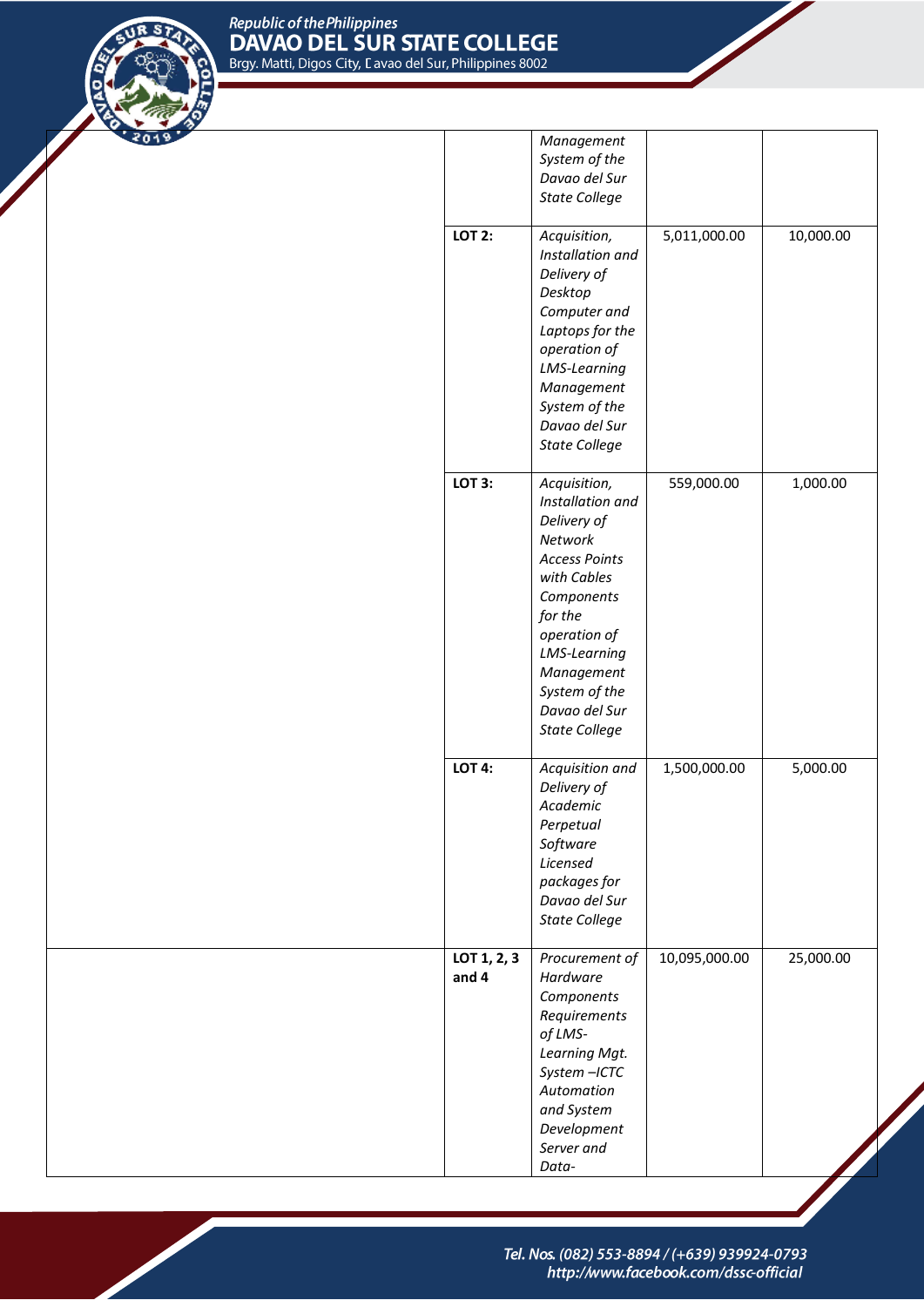

| Repository for |  |
|----------------|--|
| Davao          |  |
| del Sur State  |  |
| College.       |  |

## **II. CHANGES ON THE TECHNICAL SPECIFICATIONS**

## *1. On Section VII. Technical Specifications*

|                                                                                                                                        | <b>LOT 1:</b> Acquisition, Installation and Delivery of Hardware Components for for the operation of LMS-                                                                                                                                                                                                                                                                                                                                                                                                                                                                                                                                                |
|----------------------------------------------------------------------------------------------------------------------------------------|----------------------------------------------------------------------------------------------------------------------------------------------------------------------------------------------------------------------------------------------------------------------------------------------------------------------------------------------------------------------------------------------------------------------------------------------------------------------------------------------------------------------------------------------------------------------------------------------------------------------------------------------------------|
| Learning Management System of the Davao del Sur State College with technical specification of:                                         |                                                                                                                                                                                                                                                                                                                                                                                                                                                                                                                                                                                                                                                          |
|                                                                                                                                        |                                                                                                                                                                                                                                                                                                                                                                                                                                                                                                                                                                                                                                                          |
| <b>FROM</b>                                                                                                                            | <b>AMENDMENTS/CHANGES</b>                                                                                                                                                                                                                                                                                                                                                                                                                                                                                                                                                                                                                                |
| Item No. 4<br>Network Firewall - Hardware Appliance - 4 ports<br>GbE SFP FleXi Port module - SSD + Base License<br>for unlimited users | <b>NETWORK FIREWALL</b><br>Ports:<br>Integrated Network (GE) Ports 6-12<br>$\bullet$<br>Integrated Network (GE) SFP Ports 4-12<br>$\bullet$<br>Dedicated GE Management Port = Yes<br>٠<br>Card Interface-slot<br>$\bullet$<br>USB 2.0 or Higher<br>٠<br>Console Port                                                                                                                                                                                                                                                                                                                                                                                     |
|                                                                                                                                        | <b>Physical Specifications:</b><br>Rack Mountable for 42U Cabinet<br>$\bullet$<br>Capacity Weight: < 30Kg<br>$\bullet$<br>Full Configuration Weight: <50Kg<br>$\bullet$<br><b>Detachable Physical Components</b><br>$\bullet$<br><b>Electrical Specifications:</b><br>AC/DC Power Supply type.<br>Power Supply: DC input voltage: -24 to -60<br>$\bullet$<br>AC input voltage: 100 to 240 V<br>$\bullet$<br>Output power: 950 W equivalent or Higher<br><b>Operations Specifications:</b><br>Operating temperature, 0° to 45°C (32° to 113°F) (long-<br>$\bullet$<br>term)<br>Operational Storage temperature -40° to +70°C (-40° to<br>158°F) or Higher |
|                                                                                                                                        | <b>Other Specifications:</b><br>User-System CW-Security 250 or Higher<br>Inspection throughput 1.2Gps / Max or Higher<br>Multi-Protocol Throughput 550Mbs or higher<br>٠<br><b>VLANS 50-100</b><br>$\bullet$<br>CPU 4-8G. Memory/Flash Memory<br>$\bullet$<br><b>Intrusion Prevention Enabled</b><br>$\bullet$<br>AirFlow System: Front and Back<br>$\bullet$<br>Complete set Core-Switch 10-100G Transceivers                                                                                                                                                                                                                                           |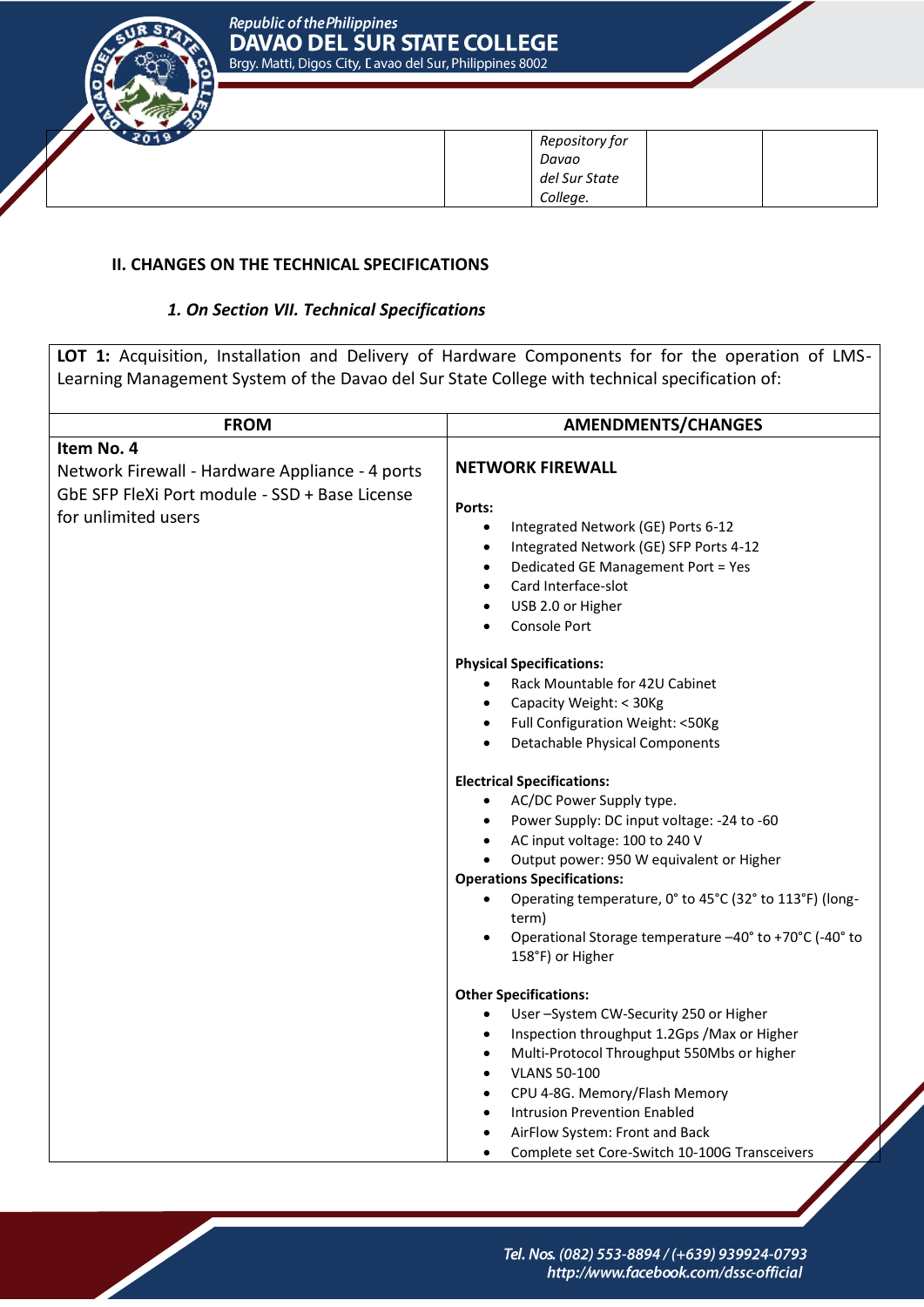

| Item No. 6                                                                     |                                                                  |  |  |
|--------------------------------------------------------------------------------|------------------------------------------------------------------|--|--|
| Core Switch Rackmount Switch, Manage Gigabit                                   | <b>CORE SWITCH</b>                                               |  |  |
| Switch, Managed Switch                                                         | Ports:                                                           |  |  |
|                                                                                | 24-48x 10G SFP+, 2x 40G QSFP+, 4x 100G QSFP28                    |  |  |
|                                                                                | <b>Physical Specifications:</b>                                  |  |  |
|                                                                                | Rack Mountable for 42U Cabinet                                   |  |  |
|                                                                                | Capacity Weight: < 30Kg<br>$\bullet$                             |  |  |
|                                                                                | Full Configuration Weight: <50Kg                                 |  |  |
|                                                                                | <b>Detachable Physical Components</b>                            |  |  |
|                                                                                | <b>Electrical Specifications:</b>                                |  |  |
|                                                                                | Power Supply: DC input voltage: -24 to -60                       |  |  |
|                                                                                | AC input voltage: 100 to 240 V                                   |  |  |
|                                                                                | Output power: 1200 W equivalent or Higher<br>$\bullet$           |  |  |
|                                                                                | <b>Operations Specifications:</b>                                |  |  |
|                                                                                | Operating temperature, 0° to 45°C (32° to 113°F) (long-<br>term) |  |  |
|                                                                                | Operational Storage temperature -40° to +70°C (-40° to           |  |  |
|                                                                                | 158°F) or Higher                                                 |  |  |
|                                                                                | <b>Other Specifications:</b>                                     |  |  |
|                                                                                | System Switching Capacity:1.4Tbps equivalent or Higher<br>٠      |  |  |
|                                                                                | Packet forwarding rate: 1020 Mbps equivalent or Higher           |  |  |
|                                                                                | Uplinks: 100G                                                    |  |  |
|                                                                                | MBTF: 20 years<br>$\bullet$                                      |  |  |
|                                                                                | Mac Addresses: 50k equivalent or higher<br>$\bullet$             |  |  |
|                                                                                | Latency: Max/Min 640ns/560ns equivalent or higher<br>$\bullet$   |  |  |
|                                                                                | Flash Memory: 2GB equivalent or higher                           |  |  |
|                                                                                | Packet buffer: 9Mb equivalent or higher<br>$\bullet$             |  |  |
|                                                                                | AirFlow System: Front and Back                                   |  |  |
| Item No. 7                                                                     | Complete set Core-Switch 100G Transceivers                       |  |  |
| DMZ Manage Switch, Rackmount Switch,<br>Managet Gigabit Switch, Managed Switch | <b>DMZ Switch</b>                                                |  |  |
|                                                                                | Ports:                                                           |  |  |
|                                                                                | 12-24x Gigabit Port, Equivalent or Higher                        |  |  |
|                                                                                | <b>Physical Specifications:</b>                                  |  |  |
|                                                                                | Rack Mountable for 42U Cabinet                                   |  |  |
|                                                                                | <b>Detachable Physical Components</b>                            |  |  |
|                                                                                | <b>Electrical Specifications:</b>                                |  |  |
|                                                                                | Power Supply: DC input voltage: -21 to -60                       |  |  |
|                                                                                | AC input voltage: 100 to 240 V                                   |  |  |
|                                                                                | Output power: 750 W equivalent or Higher                         |  |  |
|                                                                                | <b>Operations Specifications:</b>                                |  |  |
|                                                                                | Operating temperature, 0° to 45°C (32° to 113°F) (long-<br>term) |  |  |
|                                                                                |                                                                  |  |  |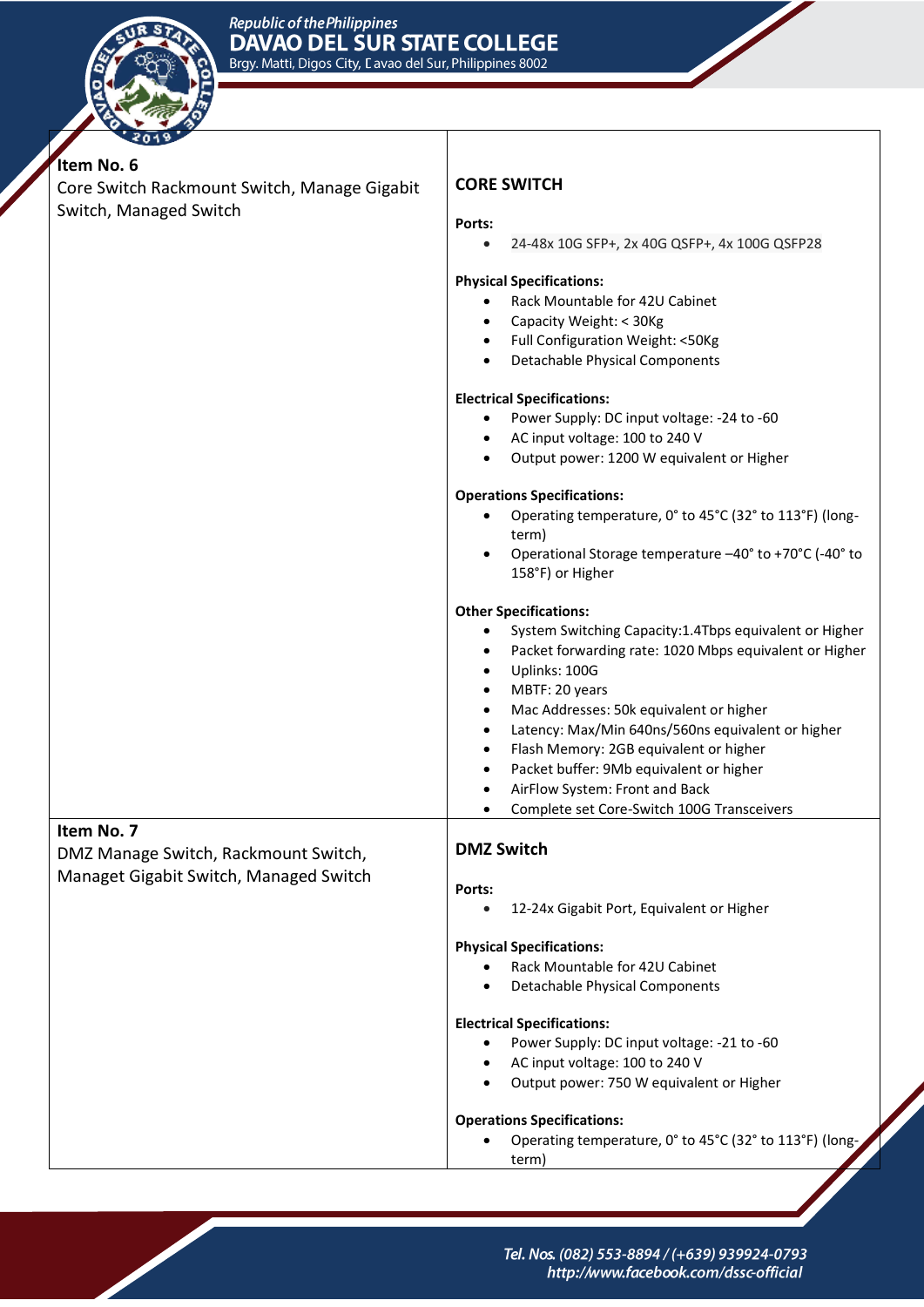

 Operational Storage temperature –40° to +70°C (-40° to 158°F) or Higher

#### **Other Specifications:**

- Complete Console Port
- USB 3.0 port or higher support
- 12xGE RJ45 LAN Ports Equivalent or Higher
- 2x GE DMZ/HA Ports Equivalent or Higher
- 2x GE / SFP Share Media Pairs

#### **III. CHANGES ON THE BID DATA SHEET**

#### *1. On ITB Clause 28.3 (a)*

| <b>FROM</b>              | <b>AMENDMENTS/CHANGES</b>                                                                                                                                                                                                                                                                        |  |  |
|--------------------------|--------------------------------------------------------------------------------------------------------------------------------------------------------------------------------------------------------------------------------------------------------------------------------------------------|--|--|
| No further instructions. | Partial bid is not allowed. The goods are grouped into<br>lots and the lot shall not be divided into sub-lots for<br>the purpose of bidding, evaluation, and contract<br>award.                                                                                                                  |  |  |
|                          | Lot 1<br>Acquisition, Installation and Delivery<br>$\blacksquare$<br>ot<br>Hardware Components for for the operation of<br>LMS-Learning Management System of the<br>Davao del Sur State College<br>Three Million and Twenty-Five Thousand Pesos<br>(Php 3,025,000.00)                            |  |  |
|                          | Lot 2<br>Acquisition, Installation and Delivery of Desktop<br>Computer and Laptops for the operation of<br>LMS-Learning Management System of the<br>Davao del Sur State College<br>Five Million and Eleven Thousand Pesos<br>(Php 5,011,000.00)                                                  |  |  |
|                          | Lot 3<br>Acquisition, Installation and<br><b>Delivery</b><br>οf<br>Network Access Points with Cables Components<br>the<br>operation<br>of<br>LMS-Learning<br>for<br>Management System of the Davao del Sur<br><b>State College</b><br>Five Hundred Fifty-Nine Thousand Pesos<br>(Php 559,000.00) |  |  |